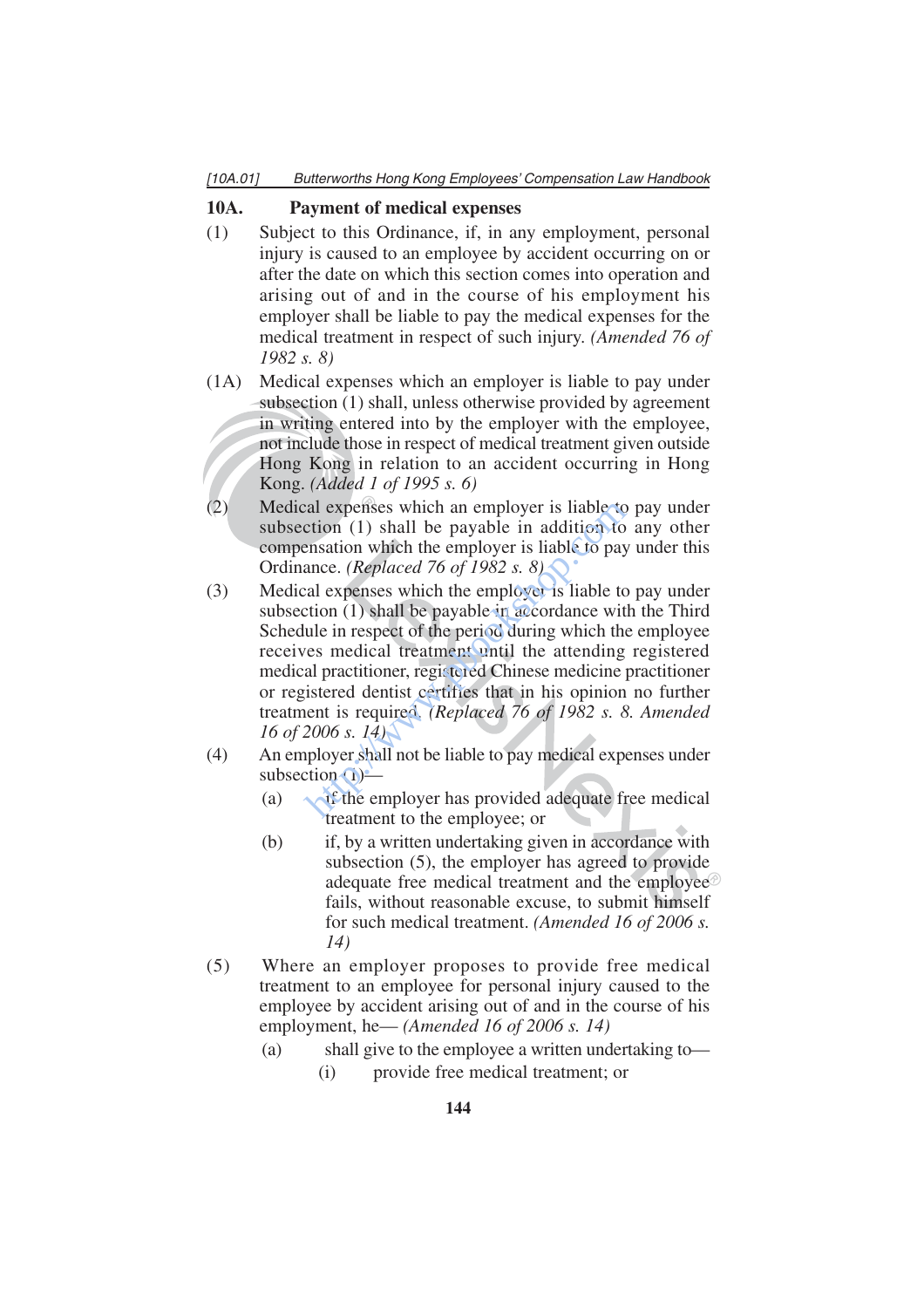Employees' Compensation Ordinance (Cap 282) [10A.01]

- (ii) pay the medical expenses for the medical treatment;
- (b) shall specify in such undertaking the description of the medical treatment; and
- (c) shall not recover any part of the cost of the medical expenses from the employee. *(Amended 16 of 2006 s. 14)*
- (5A) Subsection (4) does not relieve an employer of the liability to pay medical expenses in respect of medical treatment of any description received by an employee unless the free medical treatment provided or agreed to be provided by the employer covers medical treatment of the same description. *(Added 16 of 2006 s. 14)*
- (5B) In subsections (5) and (5A), a reference to a description of medical treatment is a reference to any of the following—
	- (a) medical treatment given by, or under the supervision of, a registered medical practitioner;
	- (b) medical treatment given by, or under the supervision of, a registered Chinese medicine practitioner;
	- (c) medical treatment given by, or under the supervision of, a registered dentist;
	- (d) physiotherapy given by, or under the supervision of, a registered physiotherapist or registered medical practitioner; cal treatment is a reference to any of the<br>medical treatment given by, or under the<br>of, a registered medical practitioner;<br>medical treatment given by, or under the<br>of, a registered Chinese medicine practi<br>medical treatment
	- (e) occupational therapy given by, or under the supervision of, a registered occupational therapist or registered medical practitioner;
	- (f) medical treatment given by, or under the supervision of, a registered chiropractor. *(Added 16 of 2006 s. 14)*
- (6) Where an employee has paid for any medical treatment received by him he shall be entitled to recover the medical expenses which his employer is liable to pay under subsection (1) from his employer by serving on the employer a request in writing for the payment of the medical expenses together with a receipt for the payment for the medical treatment.
- (7) If an employer does not pay an employee the medical expenses he is liable to pay under subsection (1) within 21 days after the date of receipt of a request for payment under subsection (6) or, where an application is made to the Commissioner under section 10B for the determination of a dispute, within 21 days after the date of determination of the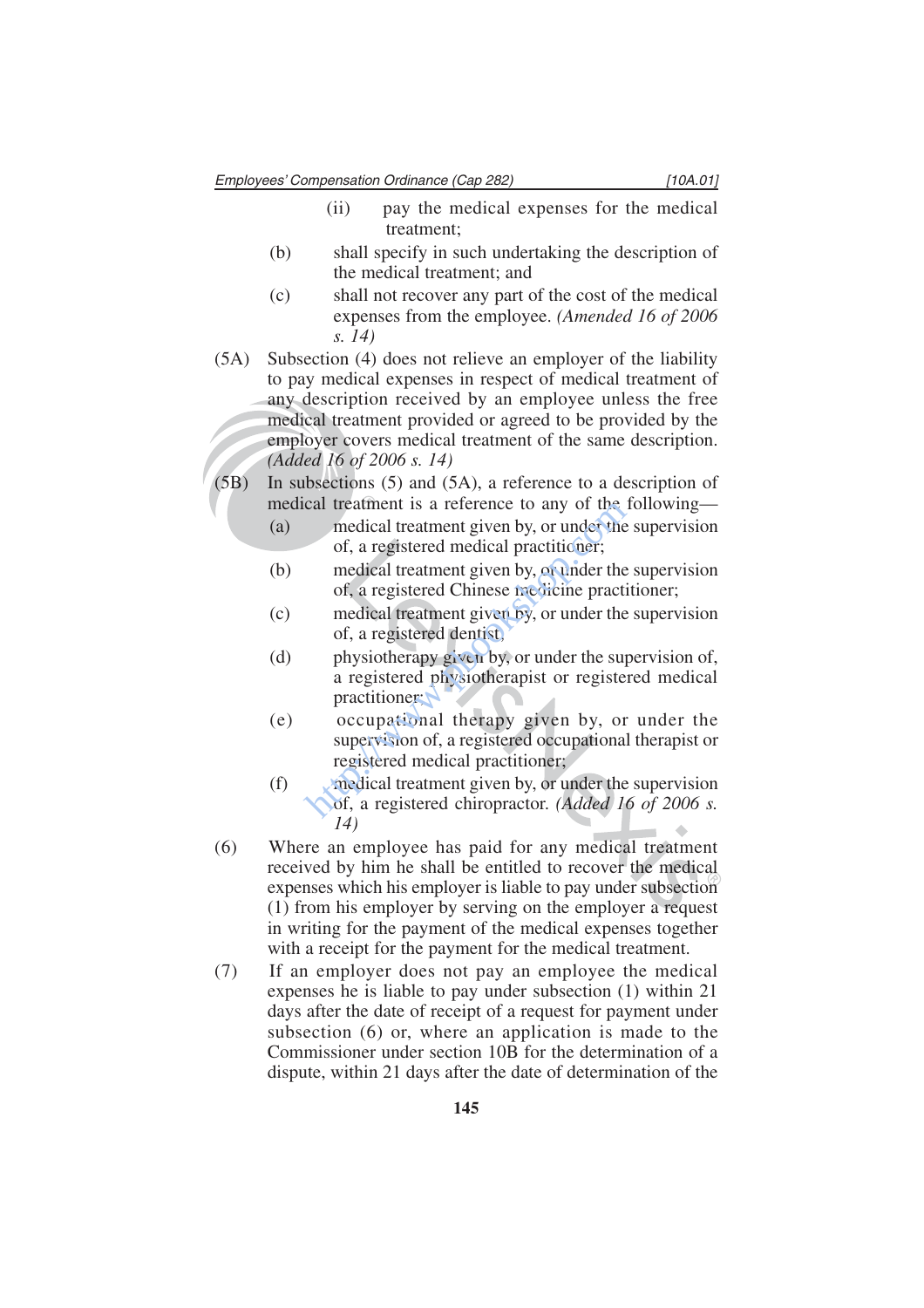dispute, the medical expenses may be recovered by the employee from the employer—

- (a) as a civil debt in the Small Claims Tribunal established under the Small Claims Tribunal Ordinance (Cap. 338); or
- (b) where the amount claimed exceeds the jurisdiction of the Small Claims Tribunal, as a civil debt in the District Court.
- (8) A claim for medical expenses in the District Court may be brought either independently of or in conjunction with any other claim for compensation which is, under this Ordinance, to be brought in the District Court.
- (9) *(Repealed 76 of 1982 s. 8)*

*(Added 74 of 1977 s. 3. Amended 44 of 1980 s. 15)*

#### **[10A.01] Enactment history**

Subsection (1) was substituted pursuant to s 8 of the Employees' Compensation (Amendment) Ordinance 1982 (76 of 1982), commencing 1 July 1983.

Subsection (1A) was added pursuant to s 6 of the Employees' Compensation (Amendment) Ordinance 1995 (1 of 1995), commencing 1 February 1995.

Subsections (2) and (3) were substituted pursuant to s 8 of the Employees' Compensation (Amendment) Ordinance 1982 (76 of 1982), commencing 1 July 1983.

The words 'registered medical practitioner, registered Chinese medicine practitioner or registered dentist certifies that in his opinion no further treatment is required.' in sub-s  $(3)$  were substituted pursuant to s 14(1) of the Certification for Employee Benefits (Chinese Medicine) (Miscellaneous Amendments) Ordinance (16 of 2006), commencing 1 September 2008. Subsection (4)(b) was amended pursuant to s 14(2) of the Certification for Employee Benefits (Chinese Medicine) (Miscellaneous Amendments) Ordinance (16 of 2006), commencing 1 September 2008. (Added 74 0J 1977 S. 3. Amended 44 0J 1<br>
actment history<br>
was substituted pursuant to s 8 of the Employees' C<br>
Drdinance 1982 (76 of 1982), commencing 1 July 19<br>
(a) was added pursuant to s 6 of the Employees' C<br>
Drdinanc

Subsection (5) were substituted pursuant to s 14(3) of the Certification for Employee Benefits (Chinese Medicine) (Miscellaneous Amendments) Ordinance (16 of 2006), commencing 1 September 2008.

Subsections (5A) and (5B) were added pursuant to s 14(4) of the Certification for Employee Benefits (Chinese Medicine) (Miscellaneous Amendments) Ordinance (16 of 2006), commencing 1 September 2008.

Subsection (9) was repealed pursuant to s 8 of the Employees' Compensation (Amendment) Ordinance 1982 (76 of 1982), commencing 1 July 1983.

## **[10A.02] England**

This section does not have an equivalent in the UK Acts.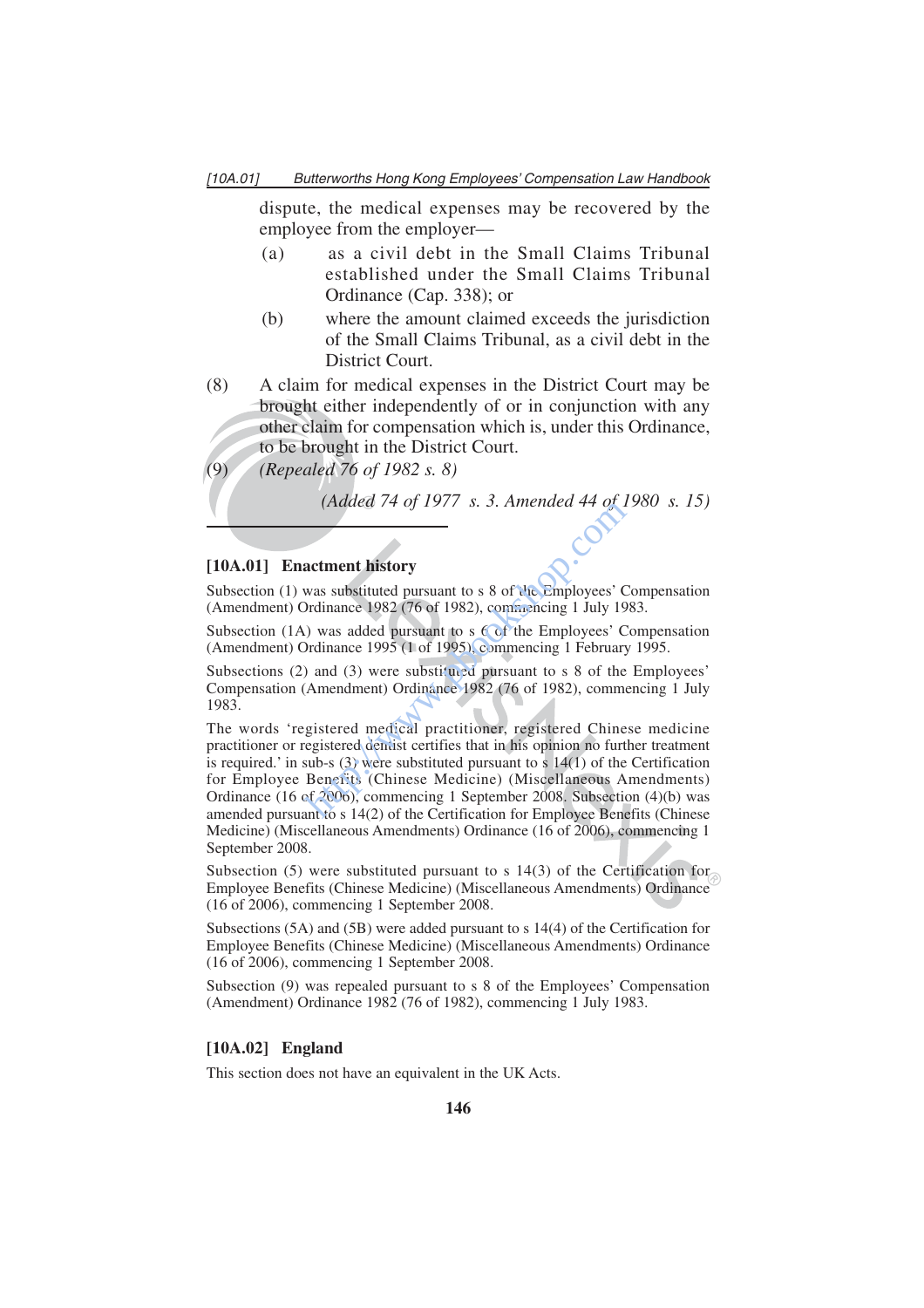#### **[10A.03] Medical expenses**

See s 3 above for the definition of medical expenses. Note Sch 3 below, which imposes a limit on the amount of medical expenses which the employee can claim.

Medical expenses incurred in Mainland China have been held to be not recoverable: see *Lee Kin Chuen v* 王偉 [2015] HKCU 906 (unreported, DCEC 970/2014, 28 April 2015) (DC) and *Leung Chi Kin (*梁子健*) v Hung Ka Fai t/a Sign Square (*洪嘉輝經營國健工程公司*)* [2017] HKCU 1128 (unreported, DCEC 1947/2015, 8 May 2017) (DC) (Chinese judgment).

Future medical expenses are also not recoverable under this section since the Ordinance only allows claims for medical expenses that have been 'incurred': see *Riasat Ali v Kenwa Industrial (HK) Ltd* [2015] HKCU 664 (unreported, DCEC 809/202, 27 March 2015) (DC).

Additionally, expenses incurred in assessment and reports done by hospitals are not to be regarded as medical expenses as such expenses are not incurred for treatment purpose: see *Chan Sze Wan v Caritas Jockey Club Lai King Rehabilitation Centre operating by Caritas Hong Kong* [2010] HKCU 391 (unreported, DCEC 200/2008, 18 February 2010) (DC).

#### **[10A.04] Subsection (1)**

If part of the sick leave is disregarded by the court on account of exaggeration and expansion of symptoms, the court may also make a corresponding deduction to an employee's claim for medical expenses: see *Kan Wai Ming (*簡偉明*) v Hong Kong Airport Services Ltd (*香港機場地勤服務有限公司*)* [2010] HKCU 2163 (unreported, DCEC 1012/2009, 8 October 2010) (DC), which was overruled by the Court of Appeal but this part of the decision is left untouched. the centre operating by Cartias Hong Kong [2010]<br>
CEC 200/2008, 18 February 2010) (DC).<br>
<br> **Ibsection (1)**<br>
sick leave is disregarded by the court on account of<br>
of symptoms, the court may also make a corresponce's claim

Medical expenses not related to the accident being the subject matter of the employees' compensation proceedings will not be recoverable by the employee: see *Cheung Pei Tak v Wai Kwok Yau* [2018] HKCU 1881, [2018] HKDC 661 (DC).

## **[10A.05] Subsection (1A)**

Medical expenses in respect of treatment given to the injured employee in the Mainland China was disallowed in pursuance of the provisions of this subsection in the case of 黃小春 訴 蔡榮全 [2011] HKCU 182 (unreported, DCEC 1553/2008, 3 January 2011) (DC) (Chinese judgment), in the absence of any written agreement between the employer and employee in this connection.

#### **[10A.06] Hong Kong**

This is defined in s 3 of the Interpretation and General Clauses Ordinance (Cap 1) to mean the Hong Kong Special Administrative Region.

### **[10A.07] Subsections (7) and (8): District Court**

This is defined in s 3 of the Interpretation and General Clauses Ordinance (Cap 1) to mean the District Court of the Hong Kong Special Administrative Region.